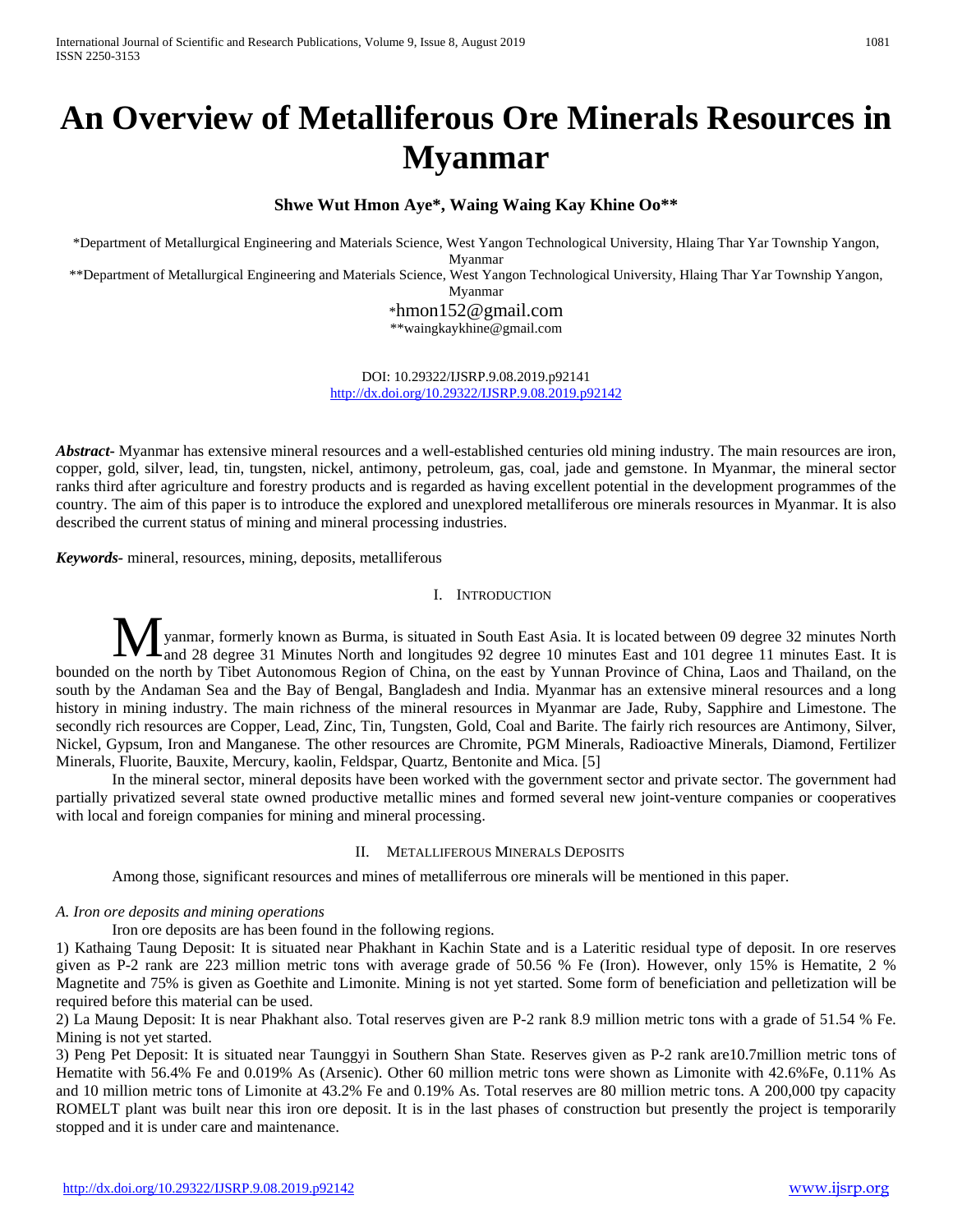4) Kya-Twin-Ye Deposit: Another iron ore deposit is Kya-Twin-Ye, which is situated near Pyin-Oo-Lwin. The reserves ad P-2 was given as 8 million metric tons. Fe content 54% and over 60% is Hematite and the rest is Limonite. In this mine, mineral processing method employed ore crushing, screening and washing the ore to get +7mm and -30mm size. A 40,000 tpy Direct Reduction Plant has been operating since 1985, using the iron ore supplied by this mine.

5) Kho-Kyun Deposit: It is situated near Bokpyin in Taninthayi Division. Reserves recorded were 7.6 million metric tons as P-2 rank and iron content is 46.05 %.

6) Maputae Deposit: It is situated in Taninthayi Division near Kaw Thaung. The reserves recorded was 1 million metric tons, P-2 rank with Fe 42%.

7) Taung Nyo Taung Deposit: It is situated near Shwe Gu in Kachin State. The reserves recorded were 18.9 million metric tons. Fe content is 40.67% and said to contain Hematite, Limonite and Magnetite.



Figure 1. Distribution of Iron Ore Deposits [2]

## *B. Coal Deposits*

After iron deposits, it is worthwhile to describe about the coal deposits as iron ore needs coal to go into iron and steel business. Myanmar does have over 490 occurrences of coal with a potential of 490 million tons. However most of the coal resources are of low grades, low tonnage and are located in remote areas far away from the iron ore resources. Properties and resource sizes of some coal deposits are presented in Table 1.

| No             |             | <b>Chemical Analysis</b> |                       |        |            |            |         |           |             |
|----------------|-------------|--------------------------|-----------------------|--------|------------|------------|---------|-----------|-------------|
|                | Region      | Township                 | <b>State Division</b> | Fried  | Volatile % | Moisture % | Ash $%$ | Calorific | Sulfur %    |
|                |             |                          |                       | Carbon |            |            |         | Values    |             |
|                |             |                          |                       | $\%$   |            |            |         | Btu lb    |             |
|                | Kalewa      | Sagaing                  | Sagaing               | 52.51  | 38.62      | 9.7        | 8.87    | 11720     |             |
| $\mathfrak{D}$ | Darthwekyau | Tamu                     | Sagaing               | 50.00  |            |            | 00.1    | 12000     | Less than 1 |
|                |             |                          |                       |        |            |            |         |           |             |
| $\mathbf{z}$   | Palizawe    | Mawlike                  | Sagaing               | 41.47  | 45.32      |            |         |           |             |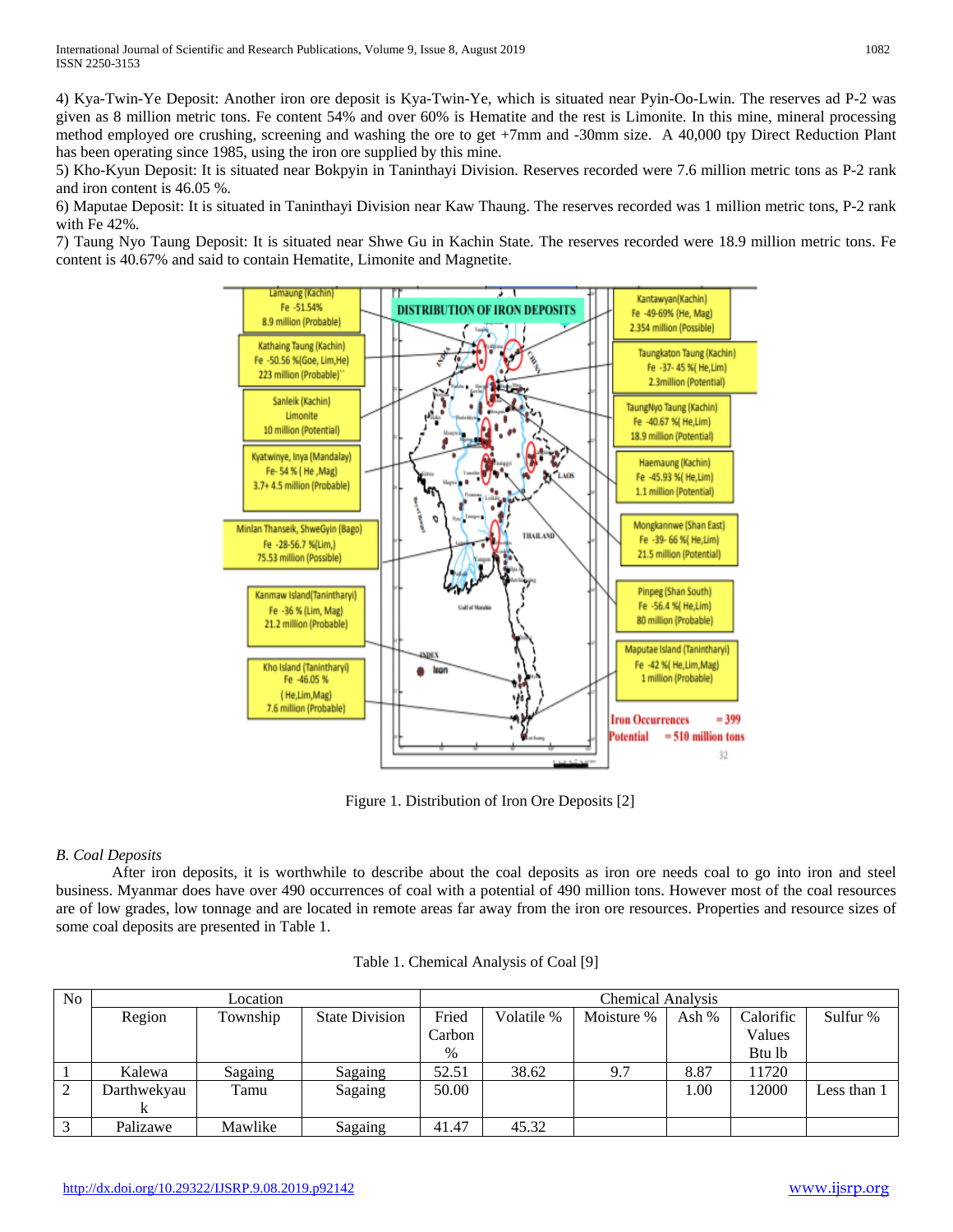| $\overline{4}$  | Mawlike            | Mawlike     | Sagaing     | 49.70               | 43.85     | 8.6   | 6.40   | 11800 | 1.12 |
|-----------------|--------------------|-------------|-------------|---------------------|-----------|-------|--------|-------|------|
| $\overline{5}$  | Kyopyin            | Kawlin      | Sagaing     | 31.00               | 34.40     | 8.3   | 34.40  | 9174  | 1.48 |
| $\overline{6}$  | Lweji              | Bamoh       | Kachin      | 17.59               | 38.90     | 14.36 | 43.49  | 6396  | 0.69 |
| $\overline{7}$  | Kawrapyin          | Tanintharyi | Tanintharyi | 36.66               | 34.82     | 5.51  | 21.25  | 9977  | 2.00 |
| $\,$ 8 $\,$     | Mewtaung           | Tanintharyi | Tanintharyi | 43.59               |           |       |        | 9754  | 2.24 |
| 9               | Karathiri          | Bokpyin     | Tanintharyi | 37.60               |           |       |        | 9810  | 0.32 |
| 10              | Wungychaun<br>g    | Stikphyu    | Magwe       | 31.71               | 41.80     |       | 26.40  | 8365  | 3.60 |
| 11              | Tasu-<br>letperhla | Peuk        | Magwe       | 34.60               | 48.40     |       | 16.90  | 8349  | 2.50 |
| 12              | Kyesi-Marsan       | Kyesi       | Shan(South) | 35.60               | 48.98     | 13.29 | 15.36  | 10153 | 2.56 |
| $\overline{13}$ | Kholan             | Naman       | Shan(South) | 14.77               | 56.26     | 21.32 | 28.80  | 7355  |      |
| 14              | Tigyit             | Punlaung    | Shan(South) | 33.81               | 34.40     | 18.51 | 13.27  | 9169  |      |
| 15              | Makyaning          | Tayang      | Shan(North) | $\overline{2}$ 6.86 | 50.86     | 12.65 | 22.27  | 9187  | 1.08 |
| 16              | Marpan             | Tayang      | Shan(North) | 35.58               | 55.00     | 19.45 | 9.33   | 9889  | 0.80 |
| 17              | Harpu              | Tayang      | Shan(North) | 27.57               | 56.26     | 28.40 | 13.16  | 8244  | 0.99 |
| 18              | Sale               | Lasio       | Shan(North) | 33.00               | 54.02     | 15.98 | 12.98  | 9881  | 1.40 |
| 19              | Sanya              | Lasio       | Shan(North) | 35.47               | 58.32     | 17.77 | 6.21   | 10420 | 0.64 |
| $\overline{20}$ | Sataung            | Lasio       | Shan(North) | 33.67               | 96.99     | 28.28 | 9.21   | 8770  | 2.56 |
| 21              | Namma              | Lasio       | Shan(North) | 34.54               | 44.31     | 8.64  | 20.69  | 10083 | 1.44 |
| $\overline{22}$ | Narkee             | Lasio       | Shan(North) | 38.01               | 59.49     | 15.98 | 2.52   | 11080 | 0.64 |
| 23              | Narlan             | Lasio       | Shan(North) | 33.42               | 41.83     | 16.57 | 17.14  | 9370  | 6.97 |
| 24              | Namlinhkam         | Lasio       | Shan(North) | 35.71               | 52.97     | 13.25 | 11.32  | 10440 | 4.69 |
| $\overline{25}$ | Sarlaung           | Thipaw      | Shan(North) | 30.52               | 51.36     | 12.16 | 18.06  | 9772  | 5.82 |
| $\overline{26}$ | Mahlaw             | Thipaw      | Shan(North) | 35.26               | 61.30     | 19.88 | 6.43   | 10430 | 0.64 |
| $\overline{27}$ | Wankyan            | Kyzington   | Shan(North) | 23.00               | 23.00     | 40.00 | 8.50   | 5890  | 0.40 |
| 28              | Hoko               | Kyzington   | Shan(North) | 44.45               | 56.50     |       | 15.41  | 11233 | 1.17 |
| 29              | Mainghkok          | Maington    | Shan(North) | 45.00               |           |       | 1.86   | 10185 |      |
| 30              | Narpariaw          | Maington    | Shan(North) | 25.93-              | $26.31 -$ |       | 14.83- | 7720- | 0.96 |
|                 |                    |             |             | 28.07               | 31.89     |       | 15.39  | 8370  |      |
| 31              | Kywein             | Ingapu      | Ayeyawadi   | 41.10               | 18.24     | 1.16  | 40.70  | 8163  | 0.93 |
| 32              | Kari               | Dawai       | Tanintharyi | 42.30               | 48.80     |       | 9.51   | 8885  | 0.74 |
| 33              | Banchaung          | Dawai       | Tanintharyi | 40.87               | 38.95     | 7.49  | 20.05  | 11345 | 1.47 |
| $\overline{34}$ | Thepyu<br>chammt   | Kyainnykgyi | Kawlin      | 39.90               | 33.56     | 8.2   | 19.77  | 10390 | 1.35 |

The highest grade is sub-bituminous and all of them are non-coking grades. The one, Namma Coal is used for a direction reduction plant (40,000 tpy) which is 230 km far away from Namma. Also, coal at Kyesi Mansan is allocated for Peng Pat iron smelter (ROMELT Process, 200,000 tpy) and these two facilities are 250 km apart.

## *C. Copper Ore Deposits*

The Monywa copper district is 115 km west northwest of Mandalay in an elevated flood plain west of the Chindwin River in western Myanmar. The district is on the northern margin of Myanmar's dry zone; annual rainfall is about 800 mm confined to the May–October period. Maximum daily temperatures from March to June can exceed 45°C. Four major high sulfidation deposits of Miocene age define the district: the almost contiguous Sabetaung, Sabetaung South and Kyisintaung deposits and the much larger Letpadaung 7 km to the southeast, combined resources totaling 2 billion tonnes ore with over 7 million tonnes contained copper. Initially flotation was used to concentrate the ore containing 0.7-1.0% copper, the recovery was about 70-75%, when the new technique solvent extraction-electrowinning (SX-EW) method was employed cut-off grade of ore that could be treated was 0.08% copper, with increased recovery of 80% and producing 99.99% purity copper metal. [1]

#### *D. Gold Ore Deposits*

In Myanmar, total gold reserves of the country have not been fully estimated. The ore reserves of the evaluated prospects are estimated at 5.6 million tones and possible gold reserves associated with these are calculated at 18.2 metric tons. Gold reserves has been found in Khan Tee in Chin State, Myitgyinar, Shwe Gu Nanmar, Intawgyi in Kchin State, Kaw Lin, Shwe Bo, Kyaukpahto in Sagaing Division, Phayaung Taung in Mandalay Division, Myese Taung near Latpatan, Shwe Kyin, Madauk in Pago Division, Maeyonegyi, Maeyonekalay near Thantone in Mon State. Among those, the Kyaukpato gold project is located 40 km east of the Kawlin township in the Sagaing State. A potential economic area of 470m by 70m has been identified with ore reserves (1.0 g/ton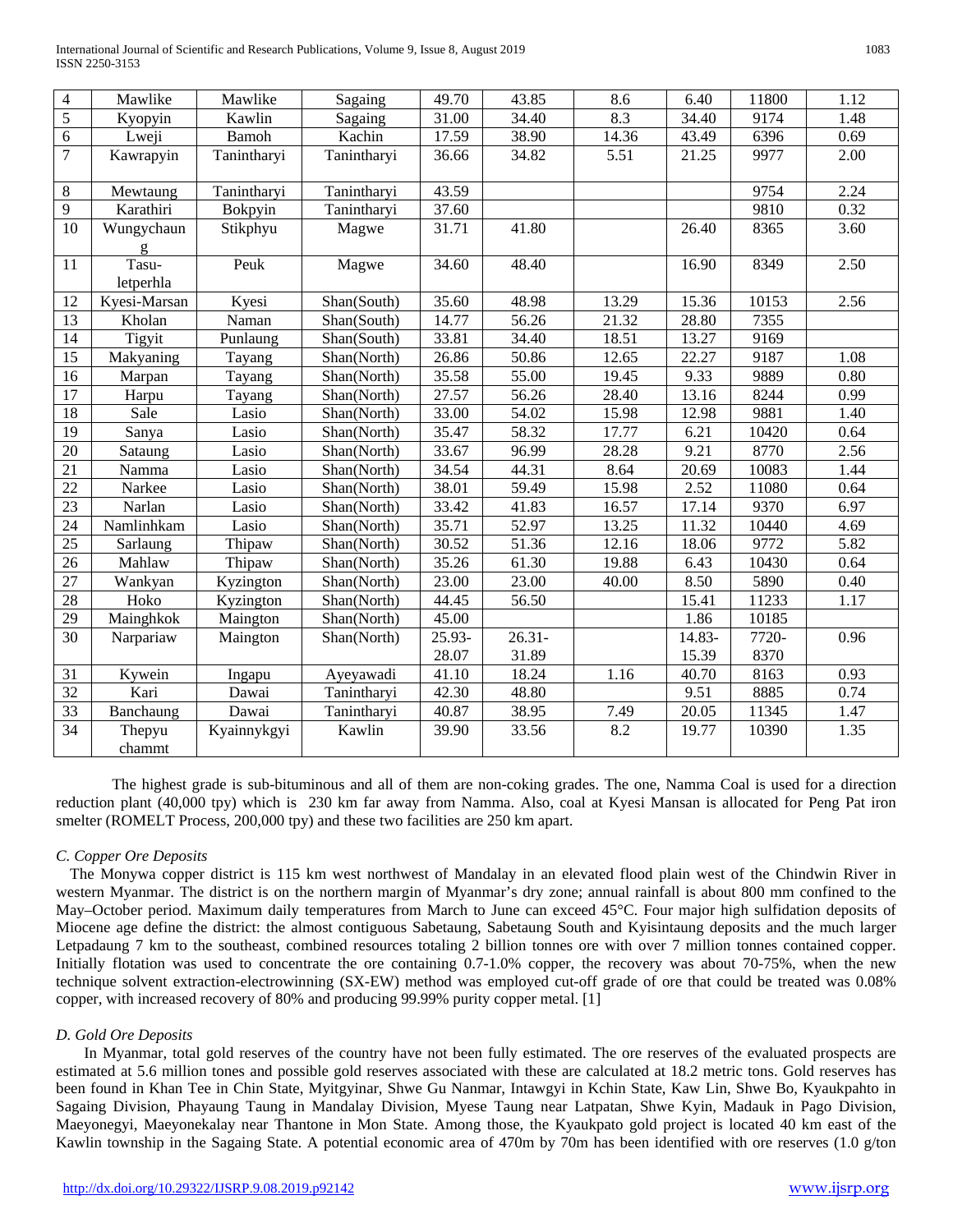cutoff grade) of 3.46 million tones averaging 4.02 g/ton of gold. A 40 ton/day pilot plant was in operation producing 1800 troy oz (87kg) of gold per year. Mineral processing of gold ore employed are gravity concentration method by using sluice or spiral concentrator. And then, cyanidation process is carried out to recover the gold metal. [8] *E. Lead, Zinc and Silver Deposits* 

The mineral deposit of lead, zinc and silver has been found in Bawdwin Mine and Yandanatheingi Mine in Shan State, Bawsaing mine in Kayah State. For example, ore reserves of Bawdwin Mine are 5 million tones with average grade of Ag 4.58 oz per ton, Pb 7.46 %, Zn 3.17% and Cu 0.14% in underground Mine and open pit Mine ore reserve is 9 million tones with average grade of Pb 5.17% and Zn 4%. Mineral dressings of lead, zinc and silver ores have been carried out by crushing, grinding, sizing and conventional flotation method.

#### *F. Tin and Tungsten Deposits*

The mineral deposits of tin and tungsten can be found in Mawchi Mine in Phasaung Township, Hermyingyi Mine which is located about 40 km north-east of Tawel, Kanbouk which is located 90 km north of Tawel. In Mawchi Mine, the reserve 712540 ton of ore of 3.02 % (Sn+W). Annual production of tin is about 50 tons and tungsten is 100 tones. All tin and tungsten mines have been privatized and at present there is no state operated tin tungsten mine apart from one tin smelter in Thanlyin. Gravity concentration method has been used in mineral dressing.

#### *G. Nickel and Chromium Deposits*

The mineral deposits of nickel are found in Tagaung Taung in Kyauksel township, Thabeikkyin Township and Mwe Taung in Chin State. Potential ore reserves of the Tagaung Taung area was 1.1 to 1.3 million tons with nickel content above 1.5 percent, but more recent estimates have far exceeded these reserves. Gravity concentration method has been used in mineral dressing. And then, pyro metallurgical processes are used to produce ferronickel. Mwe Taung deposit is a nickel laterite ore deposit. Probably reserves in Mwe Taung have 10 million tons with 1.19 above percent nickel. The chromium deposits are Mwe Taung, Webula Taung, Hakhalay, Nat Hill, Bopibun, Muwelut, Maungtaw-Hnamataw and Falam.

#### III. CONCLUSION

The Union of Myanmar has a promising potential of mineral resources. But, comparison with other mines in the world most Myanmar Mines can be classified as small- scale mines. Most of the mineral processing methods are gravity concentration and flotation. Some private mines have been used artisanal methods. The mineral exploration, mining and metallurgical sectors play a dominant role in the economic development of the country. As the government is at the present allowing more foreign investors to invest in the mineral industry, it is certain that this industry will fast grow with momentum and be very promising in the near future in Myanmar.

#### **REFERENCES**

[1] Andrew H.G. Mitchell, Win Myint, Kyi Lynn, Maw Oo,thein Zaw, Geology of the High Sulifidation Copper Deposits, Monywa mine, Myanmar, Resource Geology Vol.61.No.1,2010, pp.1-29.

[2] Dr Ye Myint Swe, Mineral Wealth and Future Aspects of Myanmar Mineral Industry, May 2006.

[3] John C. Wu, The Mineral Industry of Burma !(Myanmar), 1997.

[4] Ko Ko Myint, Mineral belts and epochs in Myanmar: Resource Geology, v. 44, n0.4, 1994, pp.1.

[5] Kyaw Kyaw Ohn, Geology and Mineral resources of Myanmar.

[6] Myint Thein , Thoughts on Future Trends for Myanmar Iron and Steel Industry, 2009.

[7] San Nyunt, Review on the Current Practices for Minerals Project Development in Myanmar.

[8] Anonymous, Engineering and Mining Journal, Myanmar- First Dynasty Mine Ltd. Has encoured Gold Mineralization: Engineering and Mining Journal, v.198, no 8, 1997.

[9] Report on Data Collection Survey on Coal Fired Thermal Power Generation, Japan International Cooperation Agency, Japan Coal Energy Center, January 2013.

#### **AUTHORS**

**First Author** – Shwe Wut Hmon Aye, Professor and Head, Department of Metallurgical Engineering and Materials Science, West Yangon Technological University, [hmon152@gmail.com.](mailto:hmon152@gmail.com)

**Second Author** – Waing Waing Kay Khine Oo, Professor, Department of Metallurgical Engineering and Materials Science, West Yangon Technological University, waingkaykhine@gmail.com.